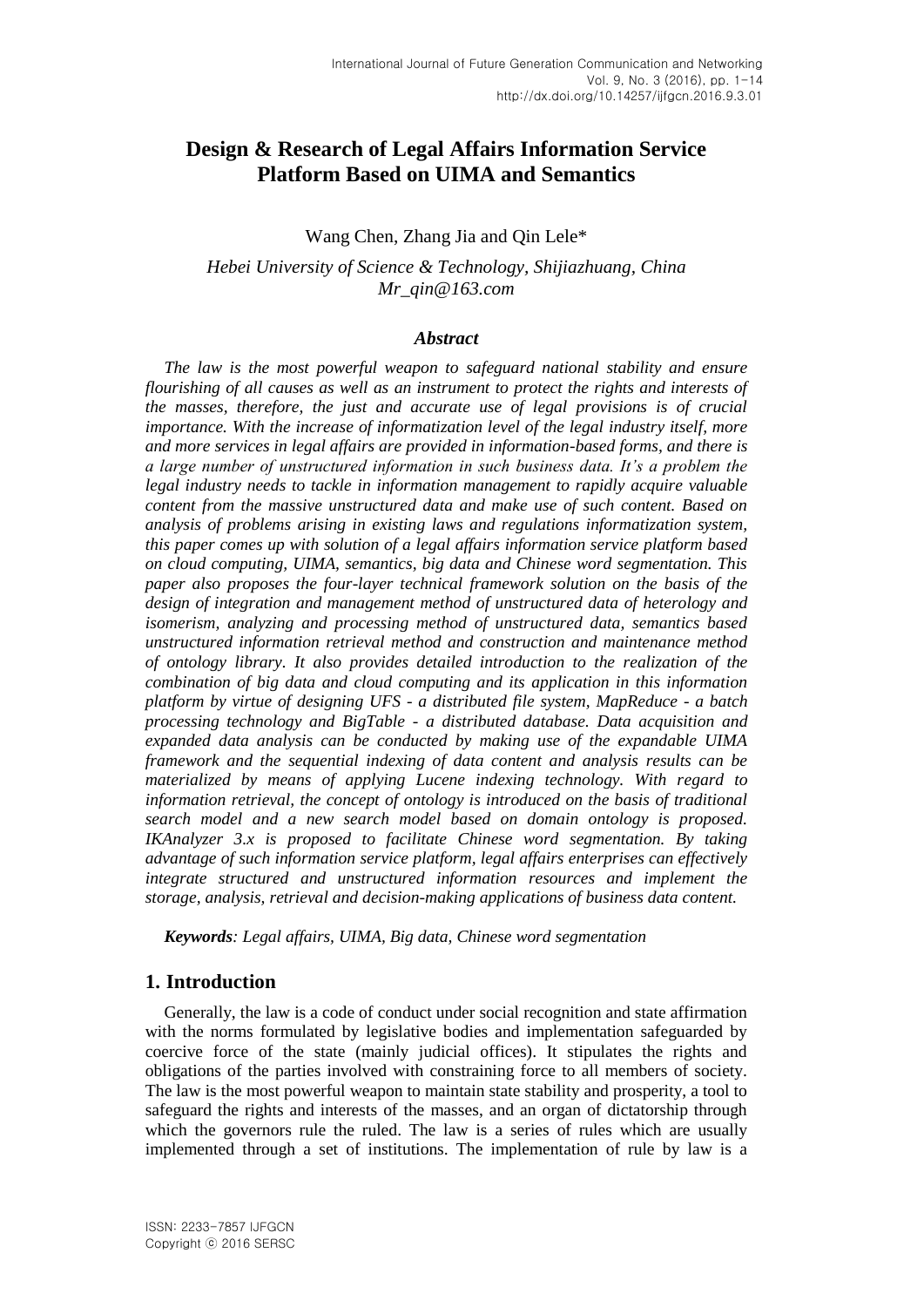significant symbol of social civilization as well as an important guarantee for long-term state stability. Therefore, it's crucial to utilize legal provisions in a just and accurate way. In legal research, teaching and legal practice, the retrieval of laws and regulations and relevant cases is an important groundwork. However, there is a so large number of laws and regulations and regulatory documents, and relevant legal cases, which are mainly stored in unstructured ways such as audios and videos, are different from each other, therefore, it's really hard to find the required information accurately. But, with the development of modern information technology, "to look for a needle in the ocean" is no longer a myth. By making advantage of data computing methods emphasized in cloud computing, massive information storage, analyzing and processing ways emphasized in big data technology and the unstructured information management system framework in UIMA, a legal affairs information service platform can be built to complete tasks such as massive storage of unstructured data including texts, audios and videos, as well as to conduct retrieval and decision-making support by means of word segmentation, legal reasoning technology and bit notation, reducing the timeconsuming and toilsome searching burden into a simple click of the mouse.

# **2. Problems of Existing Laws and Regulations Retrieval System Introduction**

Since the first laws and regulations retrieval system came into being in 1985 in China, a big bunch of retrieval systems are published one after another, including both comprehensive retrieval systems such as Law & Regulations of China by State Information Center and specialized retrieval system such as Sanitation Regulations, Standards and Test Methods by Department of Law Enforcement and Supervision of the Ministry of Health; information can be retrieved from a CD such as FWT Library of Laws and Regulations by Beijing Fawutong IT Co., Ltd. or via the internet such as Chinese Civil and Commercial Law Retrieval System by Chinese Civil and Commercial Law website, or by applying both ways such as Chinese Law Retrieval System by ChinaLawInfo. Co., Ltd. It has become challenging to find the laws and regulations we required quickly from the many good and bad retrieval systems. The disadvantages are as follows:

(1) Incomplete Data

Complete data are supposed to include all laws and regulations issued by the state, in effect or out of work, corresponding cases and analysis. Though laws and regulations in effect are essential, those out of work are important for legal research and corresponding cases and analysis are interpretations of the provisions. Therefore, the absence of any aspect leads to data incompletion. It is a pity that no one among the numerous existing laws and regulations retrieval systems deserves to be called complete so far.

(2) High Data Repetitive Rate

Repeated data bring uncertainty and conceptual confusion to users and thus harm the authority and credibility of the retrieval system. For example, if we retrieve "copyright law" in Collection of Chinese Laws and Regulations by China Jilin Beicheng Company, we will find three entries of copyright laws with the same content but different indexes.

(3) Non-Standard Classification

This is the common weakness of all laws and regulations retrieval systems. Each retrieval system classifies the laws and regulations included in accordance with its own understanding of legal categories rather than a uniform standard, leading to different numbers of classifications. Such condition leads to deviation or dissatisfaction of users during the retrieval process. Besides the lack of uniform standard for classification, other evidences include non-standard category names and non-standard classification.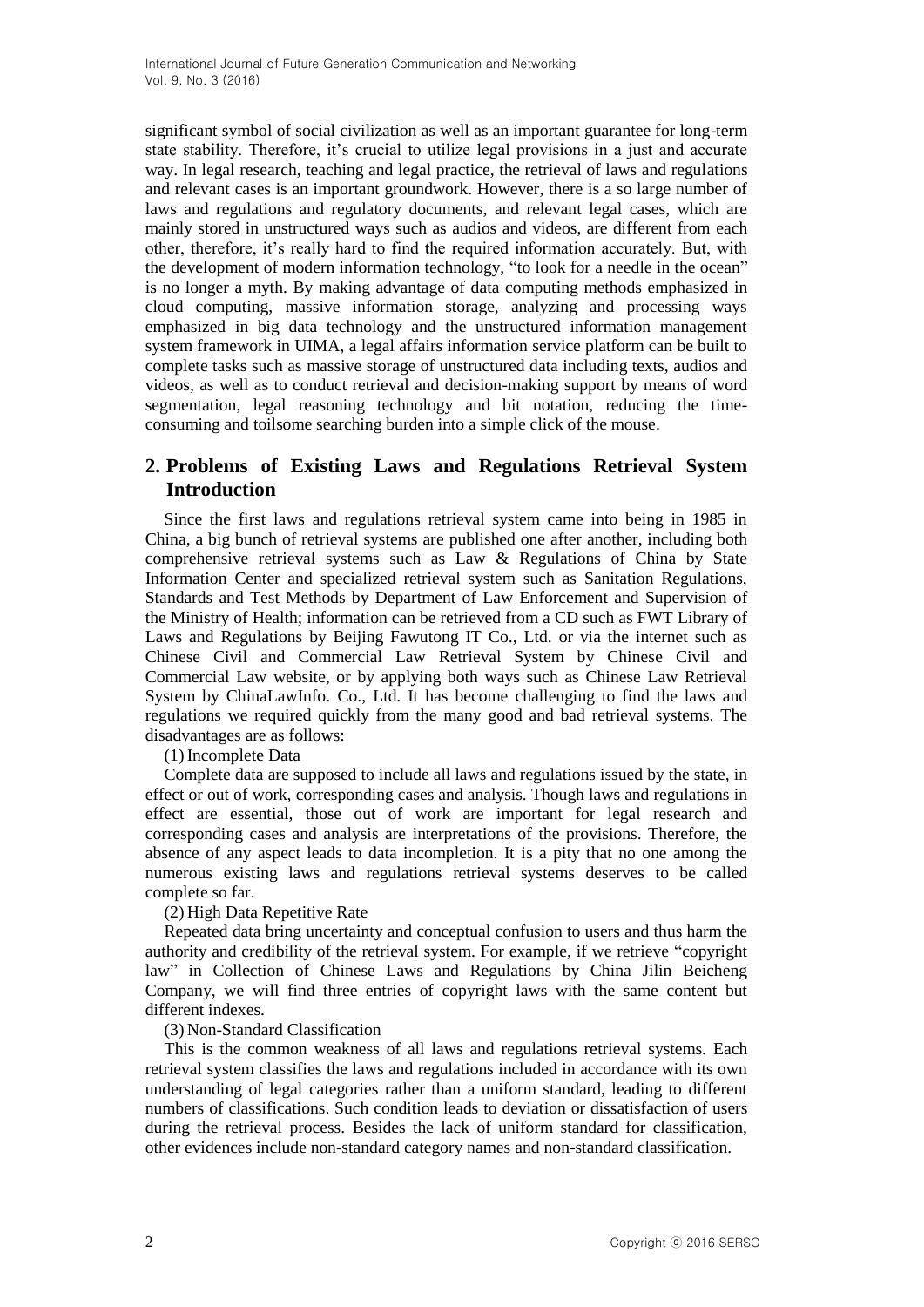#### (4) Insufficient Relevant Cases for Reference

As is known to all, different judges and lawyers have different understandings and sentencing criteria of laws, resulting in a great deal of reference materials, especially relevant video, image and audio documentations. However, there are still few legal affairs inquiry platforms integrating both legal provisions and relevant cases at present.

(5) System Undercapacity of Shared Data

The construction of a legal affairs service platform integrating legal provisions, manner of writing and typical case analysis (audio, video, image and text documentations included) requires big volume data storage, high-speed operation and large-scale sharing. However, there is evident deficiency of shared data capacity and materials.

(6) Young Age Of Unstructured Information Management

The coming of an era of high speed, high sharing level and big data causes the rapid increase of unstructured information resources. However, it's very hard to find interesting information and acquire underlying valuable knowledge from the massive, dynamic and isomerous unstructured information resources. Traditional legal affairs information resources mainly involve structured data such as texts; with the great development of science and technology today, various multimedia technologies have generated digitized, shared and integrated data, enhancing the significance of unstructured information resources management. At present, unstructured information management systems relating to legal affairs are still at their initial stage of development.

# **3. Current Research at Home and Abroad**

The platform integrates cloud computing, big data, UIMA and intelligent word segmentation into legal affairs information service as they become more mature after years of application. The concept of big data is mentioned by more and more people in more and more occasions in recent years, usually connected with could computing, and the mutual application between cloud computing and big data has become a hot topic. In Big Data Using Cloud Computing published in 2014, He Qing concluded that big data generated at high speed can only be processed within reasonable time by means of cloud computing. Cloud computing is feasible to improve analyzing and understanding of big data. It's the core support technology of big data processing as well as the mainstream method of big data mining. K. Shim, F. Gao and Liu Zhihui have all wrote papers indicating the promising future of big data and its win-win combination with cloud computing. With regard to the lack of access to a large number of unstructured information in information management, IBM proposed the Unstructured Information Management Architecture (UIMA) which can analyze unstructured contents. Li Yan, Cao Meizhen, Zhang Longbao and Shao Longbin have once put the technology into application and gained good results. Many methods and algorithms are proposed in word segmentation technology, such as the Double-Character-Hash-Indexing proposed by Li Qinghu, the Chinese word segmentation method based on character-word joint decoding proposed by Song Yan and the one based on effective substring tagging proposed by Zhao Hai. The satisfactory test results of all methods show that these technologies are becoming more mature. However, they are rarely applied in legal affairs information service, indicating a vast room for research and high application value of a legal affairs information service platform based on cloud computing and **I**IMA

# **4. System Design**

With regard to the lack of access to a large number of unstructured information in information management in the legal industry, this paper comes up with the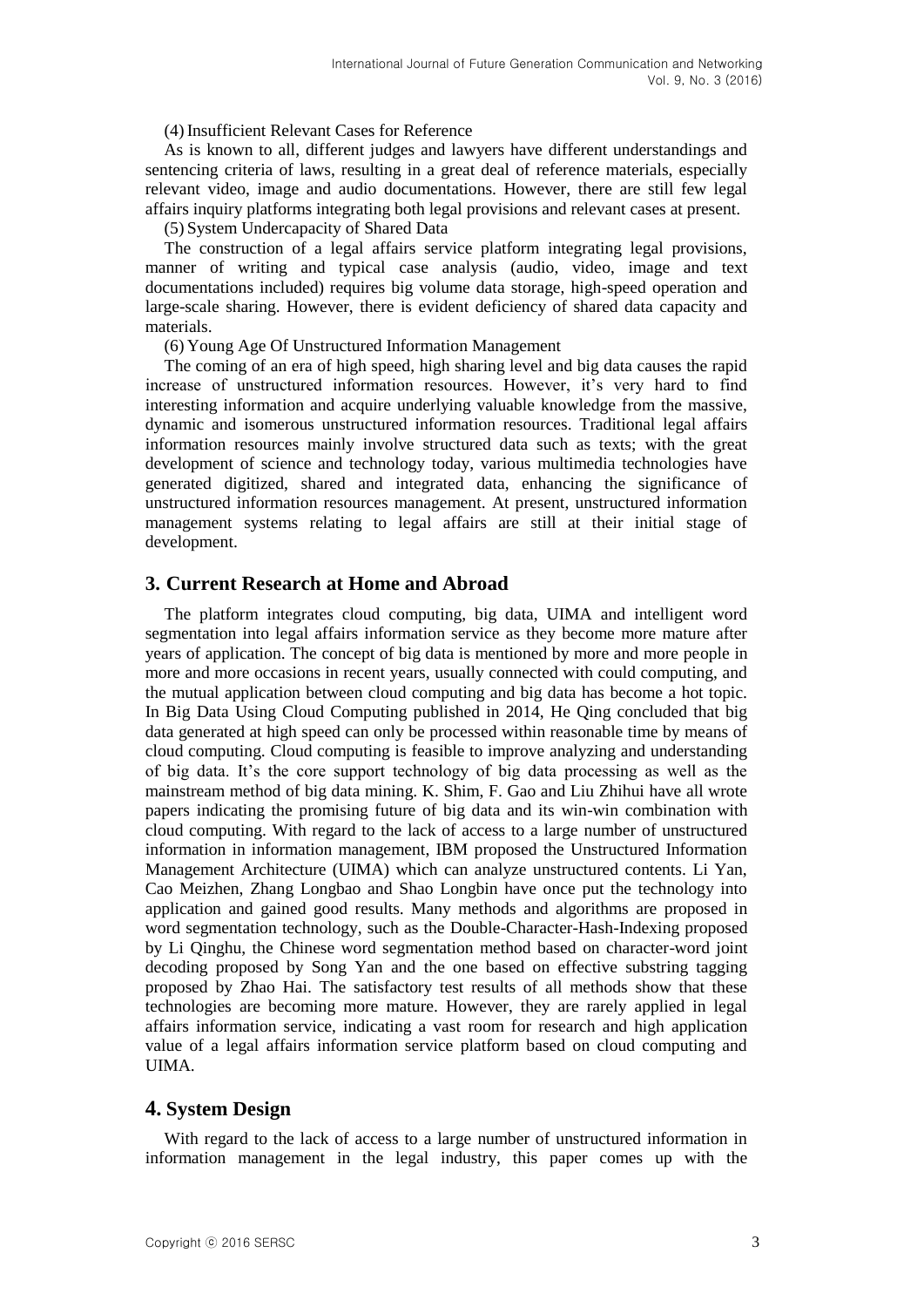construction of a legal affairs information service platform based on cloud computing and UIMA as a solution. Main requirements can be reduced to four aspects considering the characteristics of the legal industry:

#### **a. Realization of Integration and Management of Unstructured Data of Heterology and Isomerism**

A uniform information management platform can be built according to the heterology of unstructured data distribution and isomerism of information storage format in the legal industry.

Requirements include: (1) data resources are expandable as required when the system searches data; (2) data format is expandable as required when the system acquires data; (3) the system can work at preset time; and (4) the system conduct uniform storage of acquired data.

#### **b. Realization of Analyzing and Processing of Unstructured Data**

The system can analyze information and conduct business-related data analyzing and processing according to the characteristics of legal business.

Requirements include: (1) the system is equipped with an expandable content analysis framework; (2) the system can conduct data classification according to the content; (3) the system can work at preset time; and (4) a content analyzer changeable as required is available.

#### **c. Realization of Semantics Based Unstructured Information Retrieval**

Semantics based unstructured information retrieval can be realized in view of the characteristic of massive unstructured data in the legal industry. Traditional full-text retrieval technology enables quick search of matching materials according to keywords, though, there are defects such as excessive irrelevant information and failure in the reasoning and mining of needed information. Therefore, semantics based information retrieval plays an important role in legal affairs information management.

Requirements include: (1) realization of indexing of unstructured information; (2) realization of full-text retrieval of unstructured information; and (3) realization of semantic analysis of retrieved content.

#### **d. Realization of Construction and Maintenance of the Ontology Library**

Ontology is the formal description of knowledge and ontology library is the assembly of formal descriptions of actual knowledge. The system needs to build an ontology library to guarantee the ontology-related inquiry of keywords.

Requirements include construction and maintenance of an ontology library.

System users can be classified into four categories according to the above requirements, namely, information searchers, system administrators, ontology library administrators and business component developers.

- (1) Information searchers: acquiring required data content from unstructured information resources through the inquiry function provided by the system.
- (2) System administrators: responsible for user account management and access control of the whole system.
- (3) Ontology library administrators: having good knowledge of legal business, constructing and maintaining ontologies within the ontology library.
- (4) Business component developers: developing new content analyzing components as required and responsible for the deployment and maintenance of such components.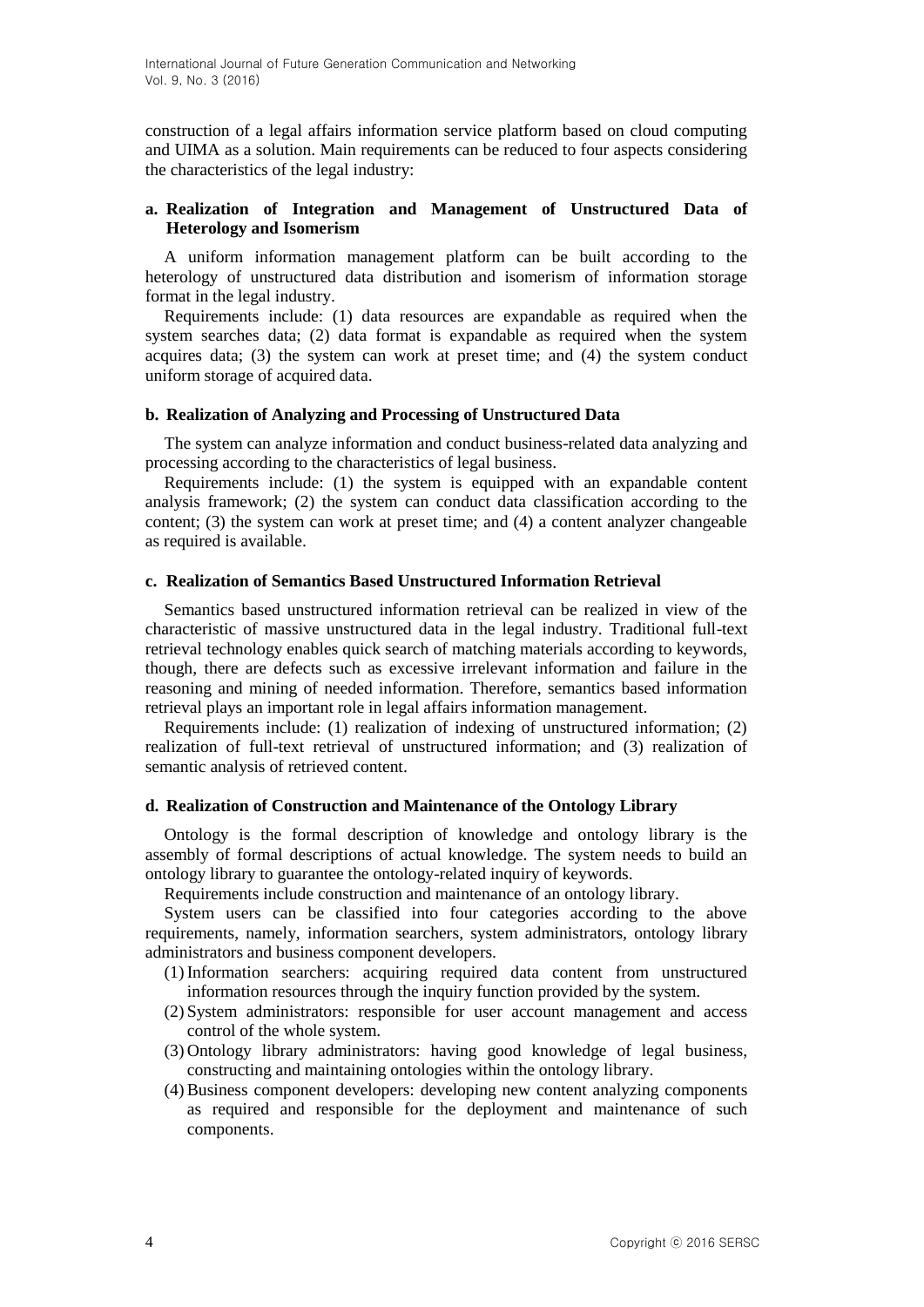#### **e.Framework Design**

To meet the requirements of the four aspects, this paper proposes an unstructured information retrieval program based on UIMA and semantics.

Functions provided by the program include: (1) acquisition of unstructured information; (2) storage of unstructured information; (3) analysis of unstructured information; (4) indexing of unstructured information; and (5) semantics based unstructured information retrieval.

The program firstly integrates data sources of unstructured information of heterology and isomerism in the legal industry, and carries out uniform management of information resources by means of Content Management System (CMS). Then expandable UIMA framework is employed to conduct data acquisition and expanded data analysis of such unstructured legal affairs information resources, and Lucene indexing technology is utilized to conduct sequential indexing of data content and analysis results. With regard to information retrieval, the concept of ontology is introduced on the basis of traditional search model and a new search model based on domain ontology is proposed, and semantics based information retrieval can be realized by building a legal affairs domain ontology library based on OWL standard.

On the basis of the semantics based unstructured information retrieval program, this paper proposes the core of the legal affairs service platform - design proposal of semantics based legal affairs unstructured information retrieval system, and the platform is called LASP (Legal Affairs Service Platform). As shown in Figure 1, LASP employs a four-layer technical framework, namely from the bottom layer to the top layer:

(1) Data Persistence Layer

This layer is responsible for the persistent storage of unstructured information data. Oracle database is employed for the storage of data of heterology and isomerism as well as storage of the ontology library. Storage of file indexing is implemented through the setting of storage path.

(2) Technical Support Layer

The technical support layer is responsible for the implementation of lower-layer technologies and the encapsulation of third party API (Application Program Interface). Services in this layer are invoked to guarantee the correct execution of businesses in the business logic layer. APIs encapsulated in this layer are mainly UIMA API, Lucene API, Jena API, employee system API and CMS API.

(3) Business Logic Layer

This layer is to provide services corresponding to requests and such services are usually deployed in a logic server support by Tomcat technology. These services mainly include: information collection service, information storage service, data analysis service, data indexing service, data retrieval service, logical reasoning service and ontology library editing service.

(4) Presentation Layer

Browsers are utilized to allow users into this layer, invoke its business logics and present results. The presentation layer is deployed in Web servers supported by Tomcat technology and it interacts with the business logic layer by means of HTTP and RMI (Remote Method Invocation).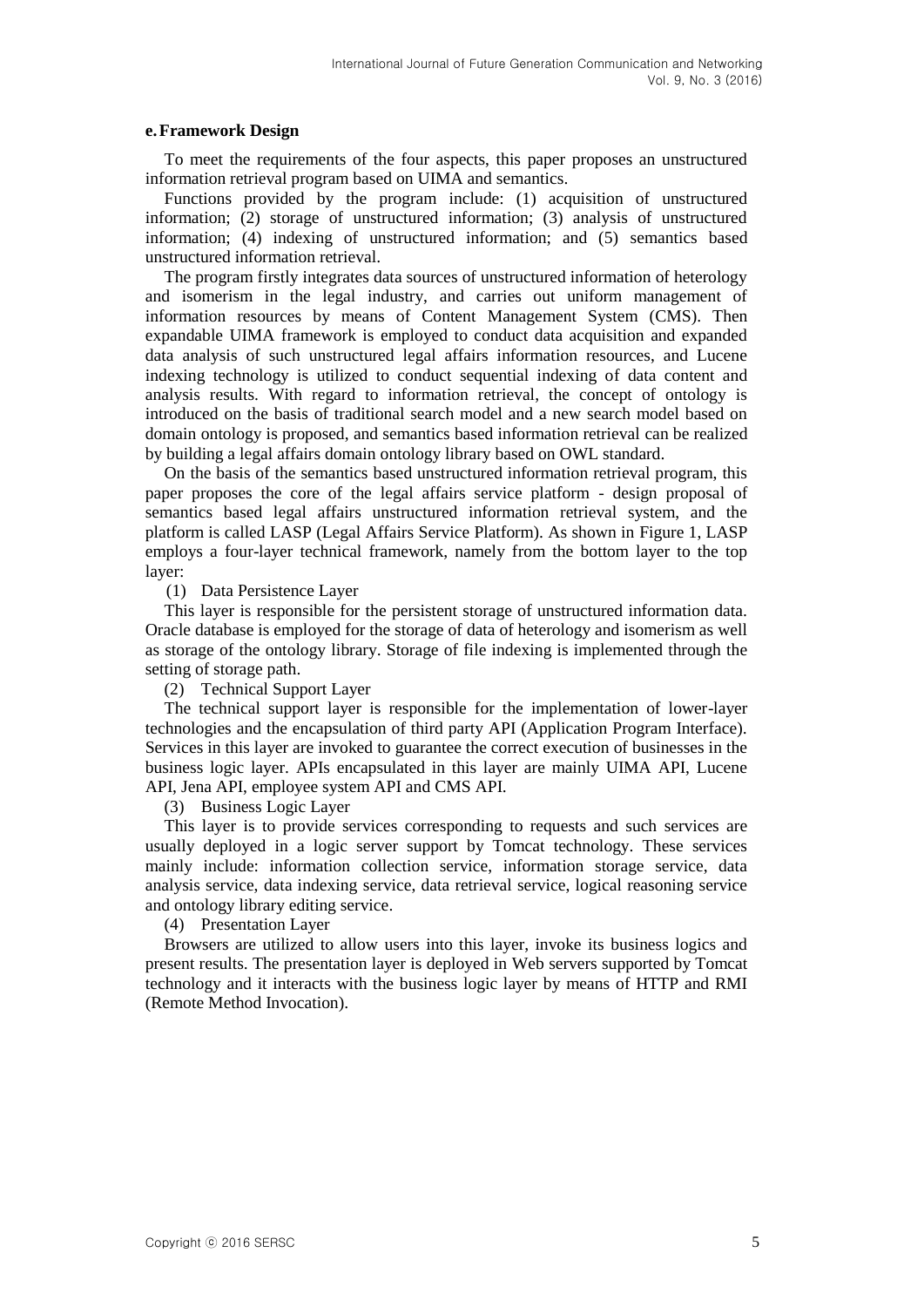International Journal of Future Generation Communication and Networking Vol. 9, No. 3 (2016)



**Figure 1. Four-layer Technical Framework of LASP**

LASP can be divided into four subsystems according to the functions offered, namely unstructured information content management subsystem, unstructured information analysis subsystem, content indexing subsystem and associated retrieval subsystem as shown in Figure 2. Each subsystem completes independent tasks while they also cooperate with each other so as to provide relevant service for legal affairs staff.

A brief introduction to the functions and modules of LASP subsystems are as follows:

(1) Unstructured Information Content Management Subsystem

This subsystem is responsible for the integration of data of heterology and isomerism. The data source integration module integrates and collects heterogenous data in different servers, conduct discriminatory analysis of isomerous unstructured data content therein by virtue of isomerous data analytic technique, and then store such content into CMS system through the Bridge module.

(2) Unstructured Information Analysis Subsystem

This subsystem acquires information from the unstructured information content management subsystem and conducts text analysis to the content through integrated CMS access interface in the way of asynchronous access. Text analysis is a process when this subsystem conducts meaning extraction and is carried out in three steps namely testing, analyzing and tabbing. UIMA provides standard input and output formats and expandable interpreters for this process in order to meet different business requirements.

(3) Content Indexing Subsystem

This subsystem conducts text segmentation of contents processed by the unstructured information analysis subsystem in the way of synchronous access and incorporates such content into the indexing set after the processing of the content indexing module.

(4) Associated Retrieval Subsystem

By building the ontology library and the semantic reasoning module, this subsystem conducts ontology based semantic reasoning and retrieval, visits the indexing set and acquires eligible data recording through the full-text retrieval module.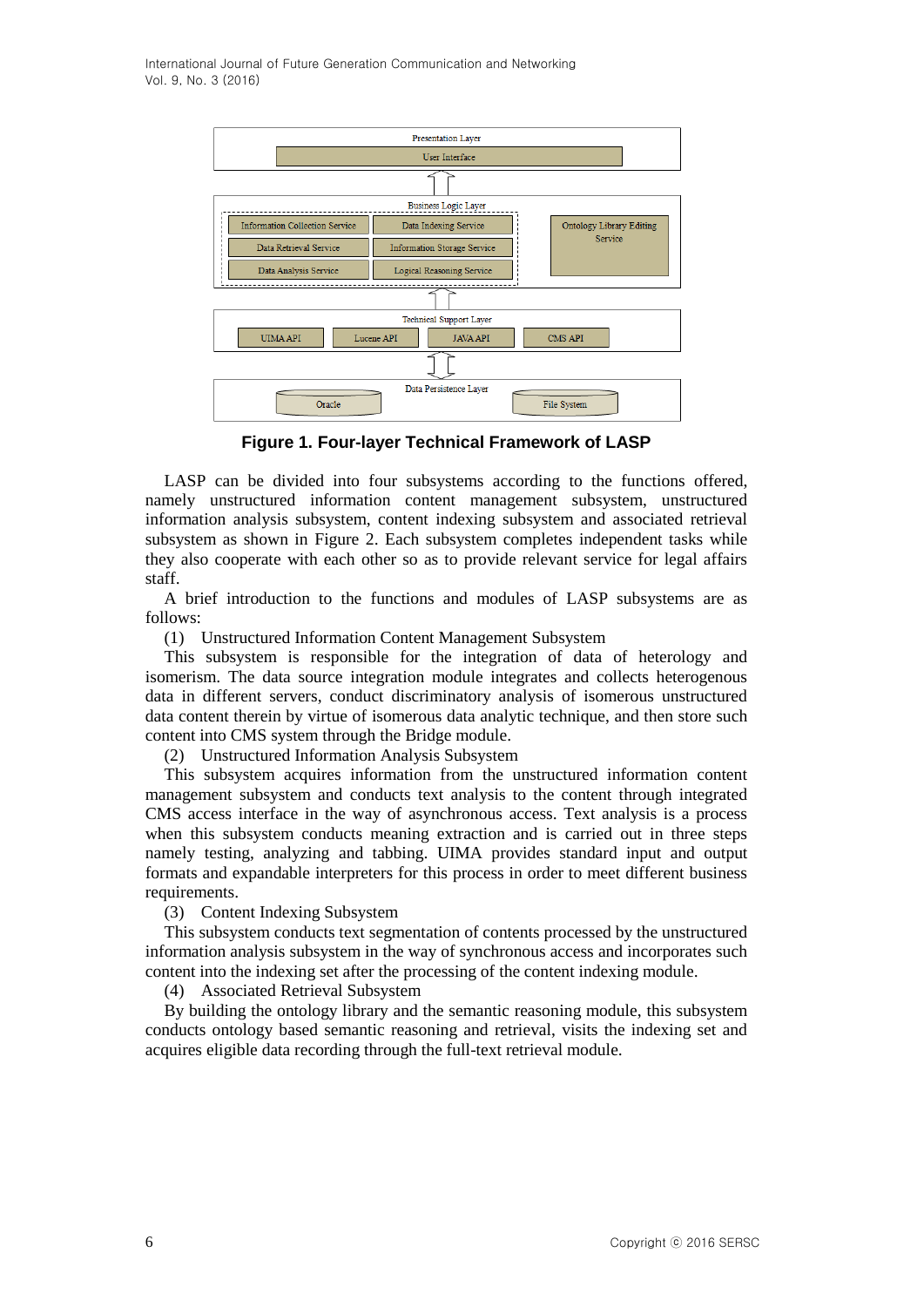

**Figure 2. LASP System Structure**

## **5. Application of Big Data Technology in the Information Service Platform**

Big data, or mass data, refer to data too big to be intercepted, managed, processed and cleared up into understandable information by manual work within reasonable time. Given that the total data volume is the same, comparing to separate analysis of independent small data sets, integrating such small data sets before analyzing usually generates additional information and data relations which can be employed to detect business trend, judge research quality, avoid spread of diseases, fight crimes and measure real-time traffic condition; such purposes are exactly the reason for the prevalence of big data sets. Since such platform is to manage, analyze and inquire a large number of unstructured data, the application of big data technology will facilitate the application of the system. As cloud computing is the core of big data analyzing and processing technology as well as the basic platform for the analytical application of big data, all big data processing technologies and application platforms within this information platform are based on cloud computing, most typical examples being UFS a distributed file system, MapReduce - a batch processing technology and BigTable - a distributed database.

## **a. Distributed File System**

Unlike the case of structured data, it's troublesome to present unstructured data including office documents, texts, images, videos and audios, all in different formats, by database two-dimensional logics, and therefore distributed file system is employed as the key technology for unstructured data storage. This platform utilizes GFS (Google File System) as reference and its system framework is shown in Figure 3.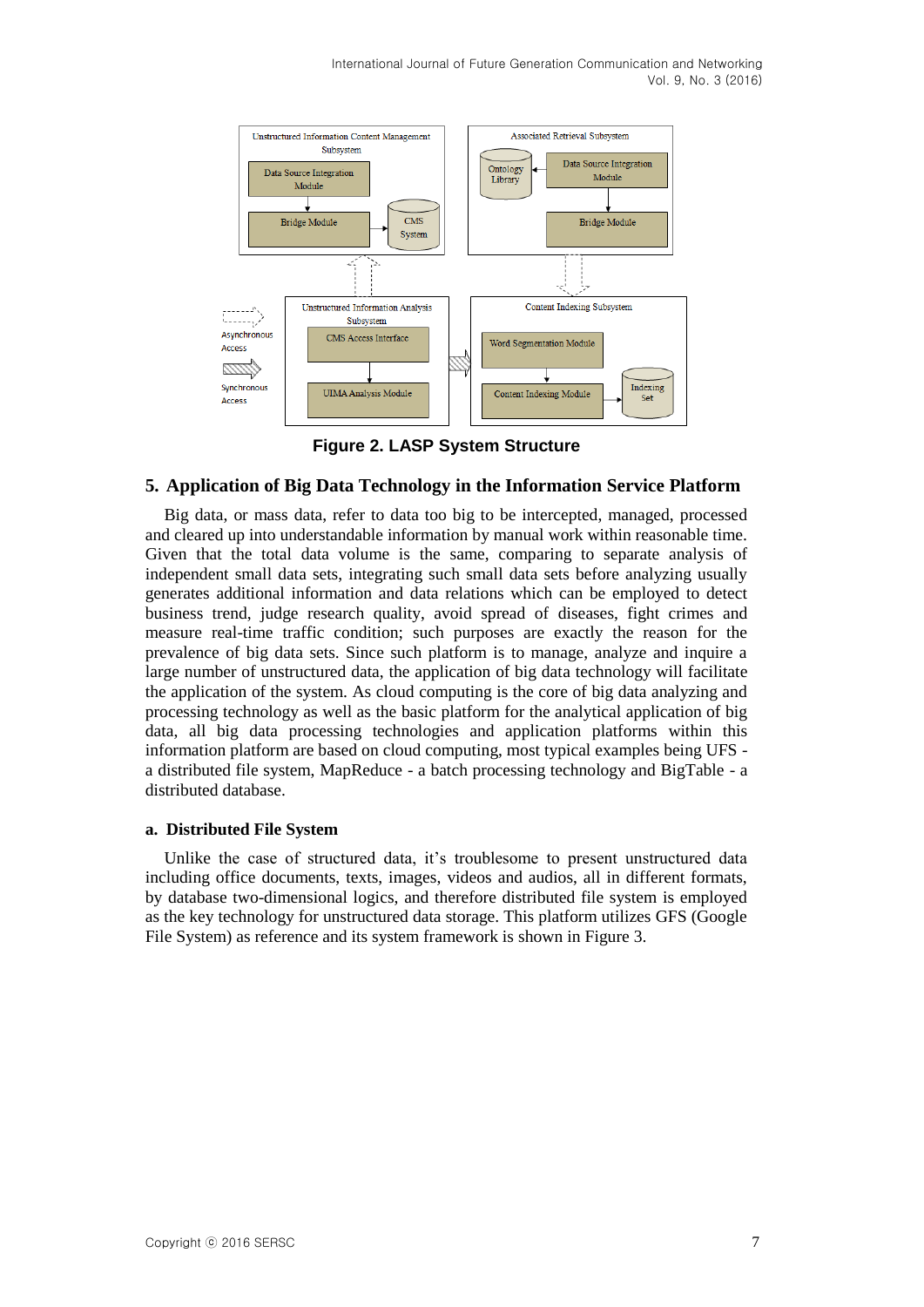

**Figure 3. GFS System Framework**

The system consists of three parts: Client, Master and Chunk Server.

- (1) Client is a set of special access interfaces provided by GFS in the form of library files for application programs regardless of POSIX standard. Application programs invoke these library functions directly and get linked with such library;
- (2) Master is the management node of GFS and it mainly stores data file related metadata rather than data chunk. Metadata include name space, i.e., the directory structure of the whole file system. Besides, Master node receives updates from each Chunk node periodically to guarantee the time-effectiveness of metadata;
- (3) Chunk Server is responsible for integral storage Chunks.

## **b. Distributed Parallel Database**

We can see that original data acquired from data source are stored in distributed file system, but users get used to accessing files from the database; traditional relationbased distributed database has failed to meet data storage requirements in a big data era. Therefore, this platform employs BigTable, a database system program published by Google. The program provided users with a simple data model which mainly takes advantage of a multidimensional data table where inquiry and positioning are conducted by virtue of row keyword, column keyword and timestamp and users can control data distribution and format by themselves in a dynamic manner. The basic framework of BigTable is shown in Figure 4. Data in BigTable is stored in subtable server in the form of subtables, master server sets up subtables and stores data in GFS file system in the form of GFS; meanwhile, the client communicates directly with subtable server, and Chubby server conducts condition monitoring to subtable server; master server can check Chubby server to observe the condition of subtables, shut down the faulted servers in case of abnormality and transfer its tasks to other servers.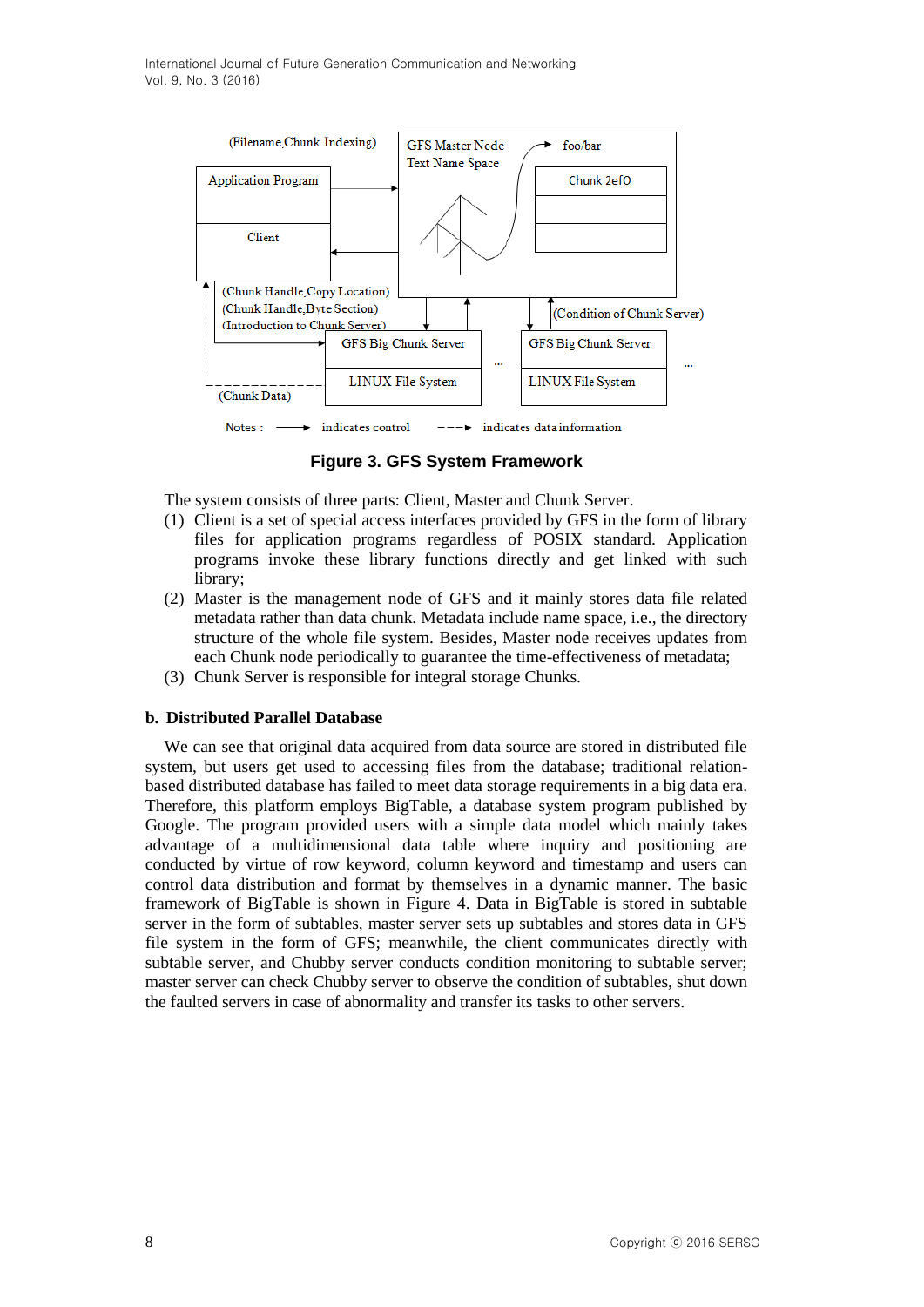

**Figure 4. Big Table Basic Framework**

# **6. UIMA and its Application**

#### **a. Brief Introduction**

Traditional knowledge discovery technology mainly involves structured database, and keywords are generally used to search information in traditional search engines, e.g. if you input "legal malpractice", the search engine will return all webpages containing "legal malpractice". However, such results can obviously not meet actual search requirements since there are no uniform management to and structure of unstructured information resources, leading to the ignorance of abundant connotative knowledge. A more intelligent search engine is desired which can return webpages containing the classification of specific legal malpractices such as "crime of abuse of authority", "crime of dereliction" and "crime of leaking state secrets intentionally", as well as audios and videos of corresponding cases and the results. This is called semantic search technology through which users can get satisfactory answers after inputting questions using everyday language. It can "understand" user's language and give the most precise answer to their questions.

Unstructured Information Management Architecture (UIMA) is the system architecture of unstructured information management. Cases, evidences and testimonies in legal affairs are not in the form of text, making it challenging to dig out associated information from such non-text information. Through UIMA, unstructured information such as audios, videos and images can be transformed into structured information and stored into database and index. It can greatly save attention on irrelevant information and improve information processing ability and data mining efficiency. See Figure 5.



**Figure 5. UIMA's Role as a Bridge between Structured Information and Unstructured Information**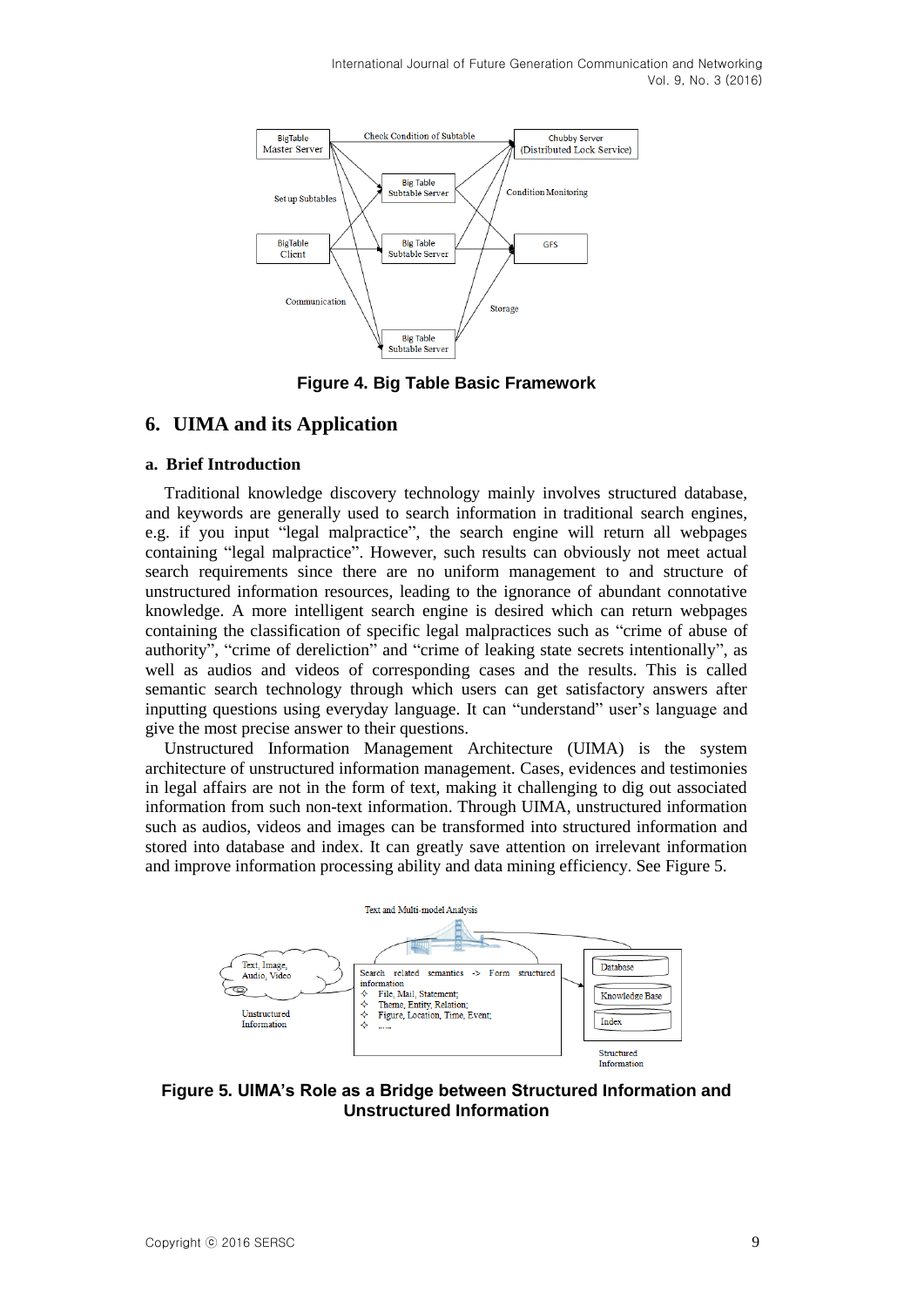#### **b. Structural Analysis Of UIMA**

According to the standard definition of UIMA, it mainly consists of seven components, namely, Common Analysis Structure (CAS), Type System Model, Base Type System, Abstract Interfaces, Behavioral Metadata, Processing Element Metadata and Services WSDL Descriptions.

#### **(1) Common Analysis Structure**

Common Analysis Structure (CAS) is the core data structure to conduct data abstraction to the Analytic (Artifact) as well as the data channel for data analysis and intercommunication of UIMA components.

CAS is the internal structure of object graphs which contains object instances generated according to the types in the type system. In CAS, the association between object graph and type system is described by Slot relation. Slot refers to a set of (feature, value) key value corresponding relations.

## **(2) Type System Model**

Type System Model defines the data model in actual application scenario and is realized by developers according to type system interfaces. A Type defines the object, attribute, method and a series of constraint conditions according to the characteristics of actual business.

## **(3) Base Type System**

Base Type System is a basic type system defined by UIMA that provides lower-layer support for Type System Model.

Base Type System offers eight metadata types: EString, EBoolean, EByte (8 bits), EShort (16 bits), EInt (32 bits), ELong (64 bits), EFloat (32 bits) and EDouble (64 bits).

Besides, Base Type System offers Sofa (Subject of Analysis) and Annotation type system for the storage of the Analytic (Artifact) and annotations. The analytic refers to an information unit used for analysis, while annotation refers to valuable contents in the analytic.

## **(4) UIMA Abstract Interface**

As shown in Figure 6, abstract interfaces specified by UIMA provide definitions to standard components and procedures and process unstructured data information through the processing of CAS. UIMA Abstract Interface specifications define two subtypes developing from Processing Element (PE): the Analytic and FlowController.

Processing Element interface defines two methods, namely, getMetadata and setConfigurationParameters. All Processing Element service components should implement this interface.

Analytic interface is used to analyze the content of CAS and it has two subtypes: Analyzer and CasMultiplier. Analyzer interface updates the input CAS while CasMultiplier interface divides the input CAS into two or more CASs as output or combines two or more input CASs into one CAS as output.

As the workflow controller of analysis, FlowController interface determines the choice of analysis paths among multiple Analytics.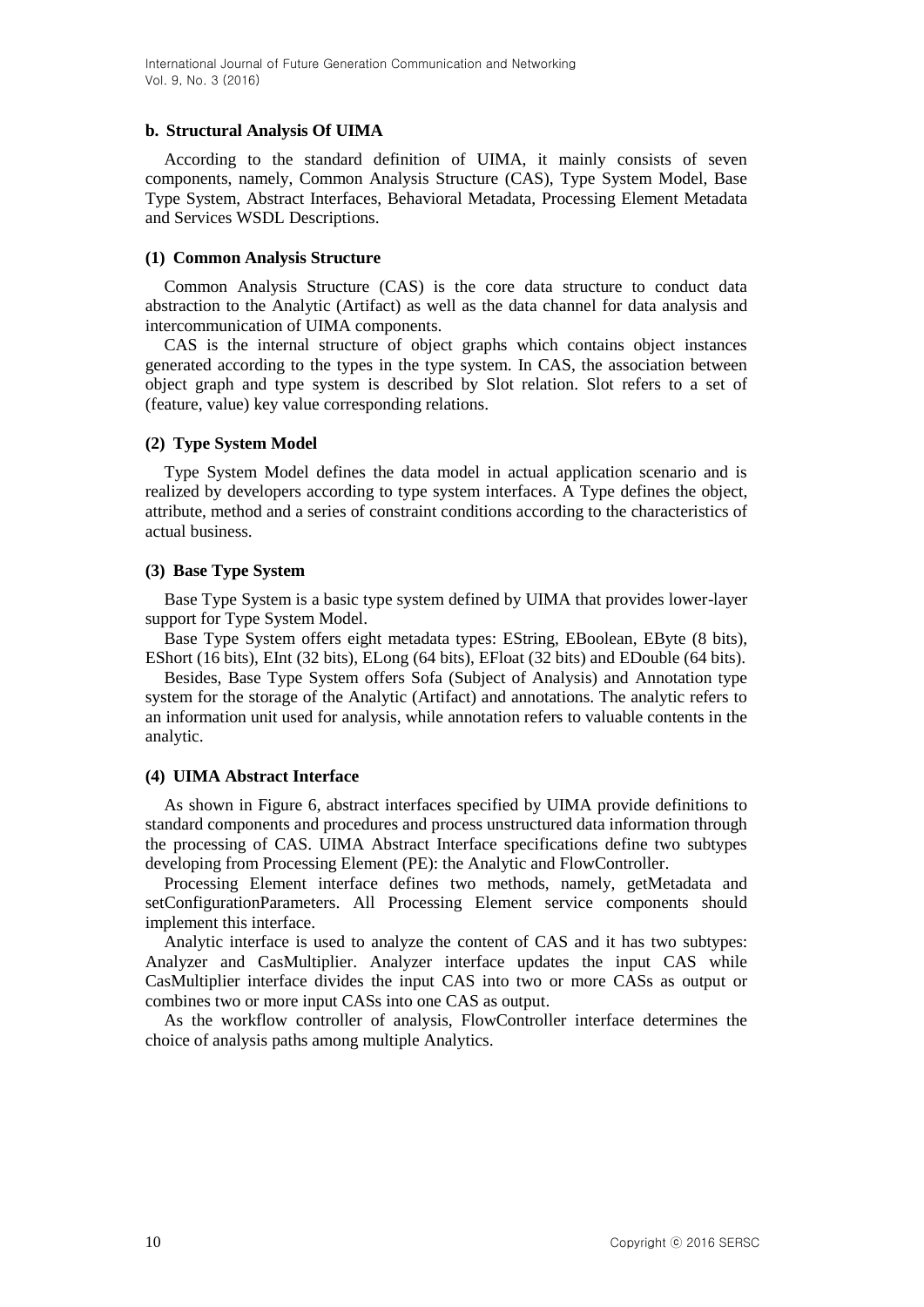International Journal of Future Generation Communication and Networking Vol. 9, No. 3 (2016)



**Figure 6. UIMA Abstract Interface Specifications**

#### **7. Word Segmentation and its Application**

Chinese word segmentation means dividing a Chinese character sequence into separate words. Word segmentation is a process where a consecutive character sequence recombines into a word sequence according to certain specifications. In the writing of English, spaces are the natural separators between words; in the writing of Chinese, characters, sentences and sections can be simply divided by obvious separators while there is no formal separator for words. Chinese word segmentation is the basis for text mining. As for a section of Chinese, successful word segmentation helps the computer identify sentence meaning automatically. The most important function of a search engine is not finding all results since no one can read all results from tens of billions of webpages, but listing the most related results up front, which is also called relevancy ranking. The accuracy of Chinese word segmentation has direct impact on the relevancy ranking of search results. Common word segmentation algorithms are mainly: maximum matching with backtracking, reverse maximum matching with backtracking, omni-segmentation method and maximum probability segmentation method.

Maximum matching with backtracking (MMB) aims to find out the longest word. It firstly supposes that the length of the longest word is L, gets a word string in the length of L starting from the first character of the sentence and performs matching. If the matching is successful, it then regards such word string as one word and repeats the above process from the following character; if the matching fails, the last character of the word string is taken out and matching is performed again until the matching is successful or the word string is empty. The algorithm of reverse maximum matching with backtracking (RMMB) is the same with that of MMB except that segmentation is performed from the right to the left and in case of matching failure the first character is taken out. It is equal to reversing the word string to be segmented character by character to form a new word string and then performing MMB. RMMB and MMB have their blind spots in segmentation and they are unable to spot all overlap ambiguities. Omni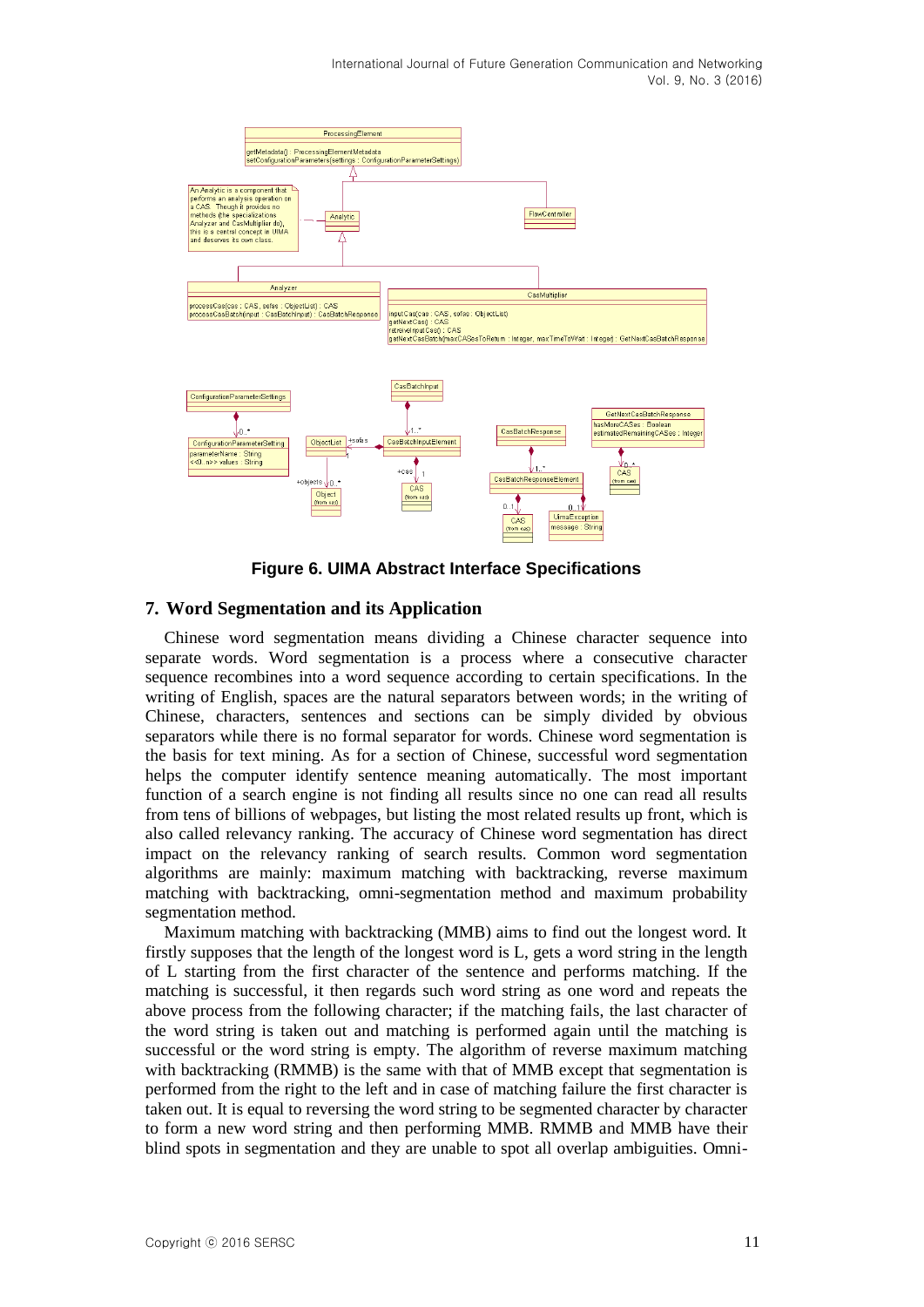segmentation method can get all reduction formulas of the given word string through omni-reduction process, i.e. it can get all feasible segmentation solutions and eliminate blind spots. The basic idea of maximum probability segmentation method is that a Chinese word string to be analyzed may have more than one segmentation results and the word string with the biggest probability is adopted as the result. There are many Chinese word segmentation tools at present and commonly used Lucene-based ones are Paoding Analysis, Imdict-chinese-analyzer, mmseg4j, IKAnalyzer, etc.

This paper performs Chinese word segmentation under the standard of IKAnalyzer 3.x which is an open-source lightweight-class Chinese word segmentation toolkit developed based on java language. It adopts the exclusive "forward iteration finest grit segmentation algorithm" with a high-speed processing capacity of 600,000 characters per second. A multiple-subprocessor analysis model is adopted to support the segmentation of English alphabets (IP address, Email and URL), numbers (date, commonly used Chinese quantifier, Roman numerals and scientific notation) and Chinese vocabulary (person name and place name). It allows optimized dictionary storage and smaller memory usage and supports user dictionary extended definition.

The framework of IKAnalyzer 3.x is shown in Figure 7. The most important APIs of IKAnalyzer are as follows:

IKAnalyzer: the main type of IK word segmentation tools, and also the Lucene Analyzer type implementer of IK word segmentation tools.

IKQueryParser: an optimized query analyzer directing at Lucene full-text retrieval.

IKSimilarity: the similarity evaluator of IKAnalyzer. It reloads the Coord method of DefaultSimilarity and increases the weight of lemma hit number in similarity comparison. Document similarity will rise when two or more lemmas are matched.

IKSegmentation: the core type of IK word segmentation tools. It is also the implementer of analyzer in its true sense.

Lexeme: the semantic unit object of IK word segmentation tools equivalent to Token lemma object of Lucene.



**Figure 7. IKAnalyzer 3.x Framework**

#### **8. Conclusion**

With the increasing informatization grade of the legal industry itself, more and more services in legal affairs are offered in information-based forms, and there is a large number of unstructured information in such business data. It's a problem the legal industry needs to tackle in information management to rapidly acquire valuable contents from the massive unstructured data and make use of such contents. Although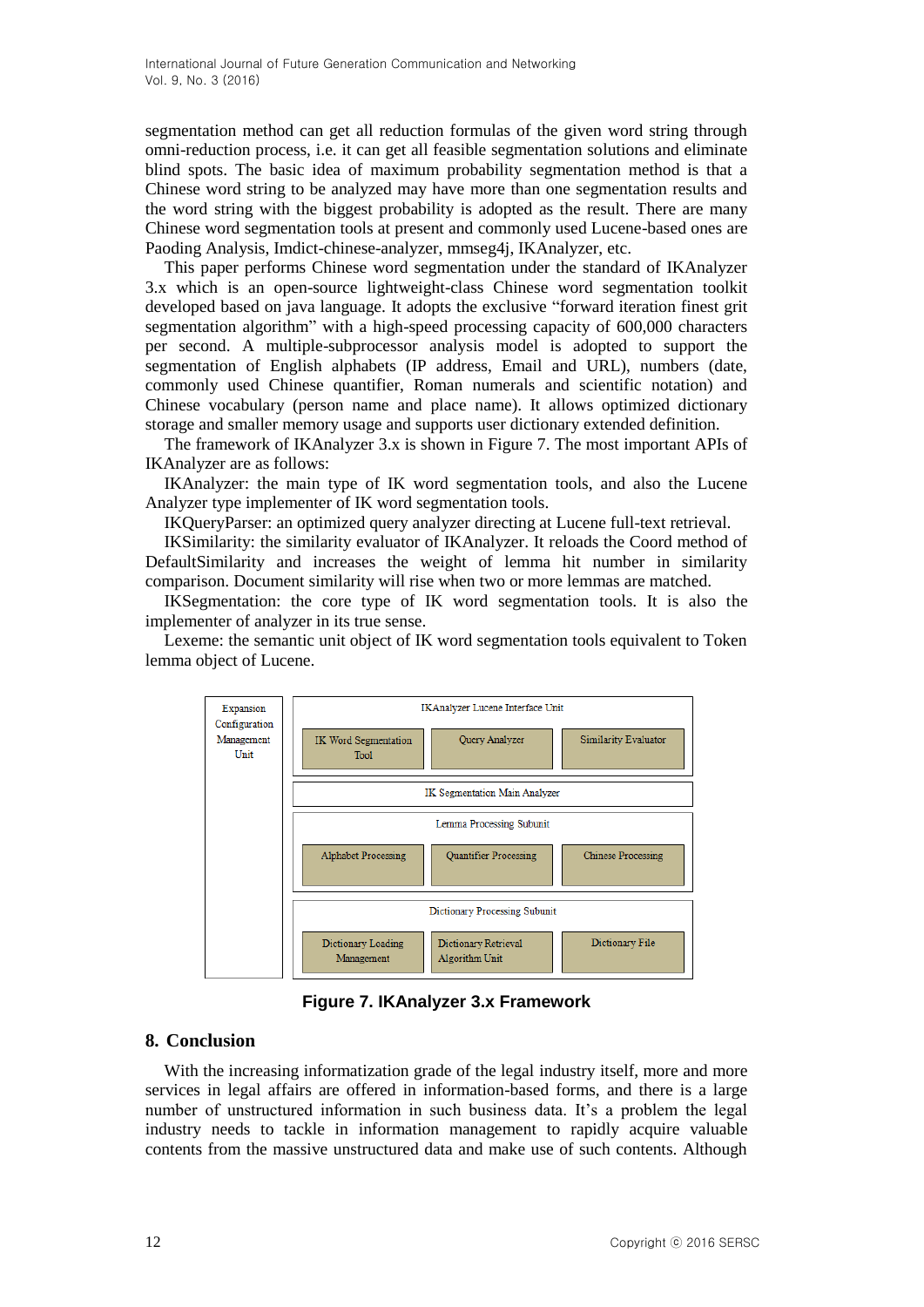traditional full-text retrieval technology enables quick search of matching materials according to keywords, there are many problems. This paper proposes the solution of an information-based platform by taking advantage of cloud computing platform on the basis of UIMA specifications and full-text retrieval technology. It firstly integrates data sources of unstructured information of heterology and isomerism in the legal industry, and carries out uniform management of information resources by means of Content Management System (CMS). Then expandable UIMA framework is employed to conduct data acquisition and expanded data analysis of such unstructured legal affairs information resources, and Lucene indexing technology is utilized to conduct sequential indexing of data content and analysis results. To guarantee more scientific and accurate retrieval, this paper adopts IKAnalyzer 3.x technical framework and designs a solution of Chinese word segmentation. Through this platform, legal affairs enterprises can effectively integrate structured and unstructured information resources and realize the storage, analysis, retrieval and decision-making applications of business data content.

## **Acknowledgement**

This work is financially supported by Scientific Research Project of Hebei Science and Technology Department, China (No. 13215325)

# **References**

- [1] Q. Lele and Z. Xin, "Design and Realization of Information Service Platform of Logistics Parks Based on Cloud Computing", AISS, vol. 4, no. 23, **(2012)**, pp. 112-120.
- [2] Z. Guigang, L. Chao and Z. Yong, "A Kind of Cloud Storage Model Research Based on Massive Information Processing", Journal of Computer Research and Development, vol. 5, no. 9, **(2012)**, pp. 32-36.
- [3] J. Baihua and S. Hansheng, "Research on hazardous chemicals logistics platform based on IOT", Computers and Applied Chemistry, vol. 31, no. 10, **(2014),** pp. 1271-1274.
- [4] W. Chen and Q. Lele, "Design and Realization of Legal Affairs Information Query & Analysis System Based on Cloud Computing & UIMA", AISS, vol. 4, no. 23, **(2012)**, pp. 189-197.
- [5] Z. Yuanzhong and J. Minzheng, "Research on Safety Supervision of Dangerous Chemical Enterprises Based on the Internet of ThingsTechnology", Journal of Beijing Polytechnic College, vol. 4, no.1**, (2015),** pp. 1-6**.**
- [6] Q. Lele and L. Wei, "Key technology research in examination integrated management information system", Hebei Journal of Industrial Science and Technology, vol. 27, no. 4, **(2010),** pp. 213-215, 235**.**
- [7] Z. Guigang, L. Chao and Z. Yong, "A Kind of Cloud Storage Model Research Based on Massive Information Processing", Journal of Computer Research and Development, vol. 5, no. 8, **(2012)**, pp. 32-36.
- [8] D. Ferrucci and A. Lally, "Building an example application with UIMA", IBM System Journal, vol, 11, no.6, **(2004)**, pp. 105-121**.**
- [9] F. Guohe and Z. Wei, "Review of Chinese Automatic Word Segmentation", Library and Information Service, vol. 9, no. 4, **(2012)**, pp. 41-45.

# **Authors**



**Wang Chen**, she was born in Shijiazhuang, Hebei, China on May 23, 1981. She earned a Master's Degree of Engineering from Hebei University of Economics & Business, China in 2007. Her major field of study is civil and commercial law, intellectual property law and information system analysis of law.

She is working in the Office of Scientific Research in Hebei University of Science & Technology. She has been teaching more than 10 courses at various levels including Law Management Information System and Intellectual Property. She has published more than 10 articles, of which 4 papers were indexed by EI.